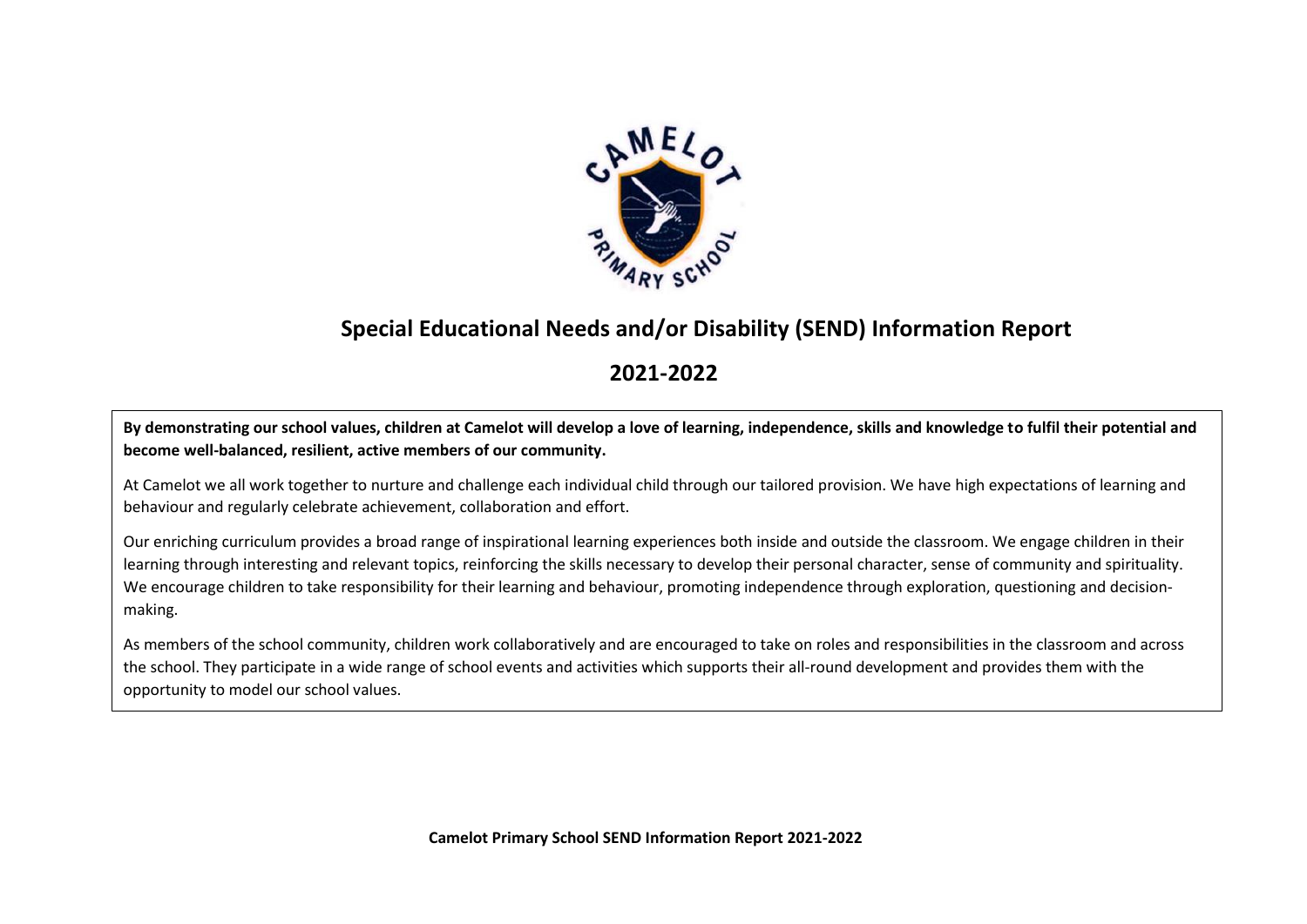#### **What are Special Educational needs and/or Disabilities (SEND)?**

#### **At Camelot we use the definition of SEND from the Code of Practice (2015);**

"A child or young person has SEN if they have a learning difficulty or disability which calls for special educational provision to be made for him or her.

A child of compulsory school age or young person has a learning difficulty if he or she:

- Has significantly greater difficulty in learning than the majority of others of the same age
- Has a disability which prevents or hinders him or her from making use of facilities… provided by others of the same age in mainstream schools."- *SEND Code of Practice (2015)*

Many children and young people who have SEN may have a disability under the Equality Act (2010). This is where he or she;

 "Has a physical or mental impairment which has a long term and substantial adverse effect on their ability to carry out normal day to day activities." - *SEND Code of Practice (January 2015*). This definition includes sensory impairments such as those effecting sight or hearing and long term health conditions such as asthma, diabetes, epilepsy and cancer.

Camelot has a Special Educational Needs and/or (SEND) Policy which includes the practice and principles followed by the school. The policy is reviewed regularly in a process that involves staff and governors.'

The school will meet the needs of children with the following 'Four Broad Areas' of SEND;

- 1. Communication and Interaction
- 2. Cognition and Learning
- 3. Social, Emotional and Mental Health
- 4. Sensory and/or Physical

The information below details the offer within the school and the way parents, children and young people can access the required support.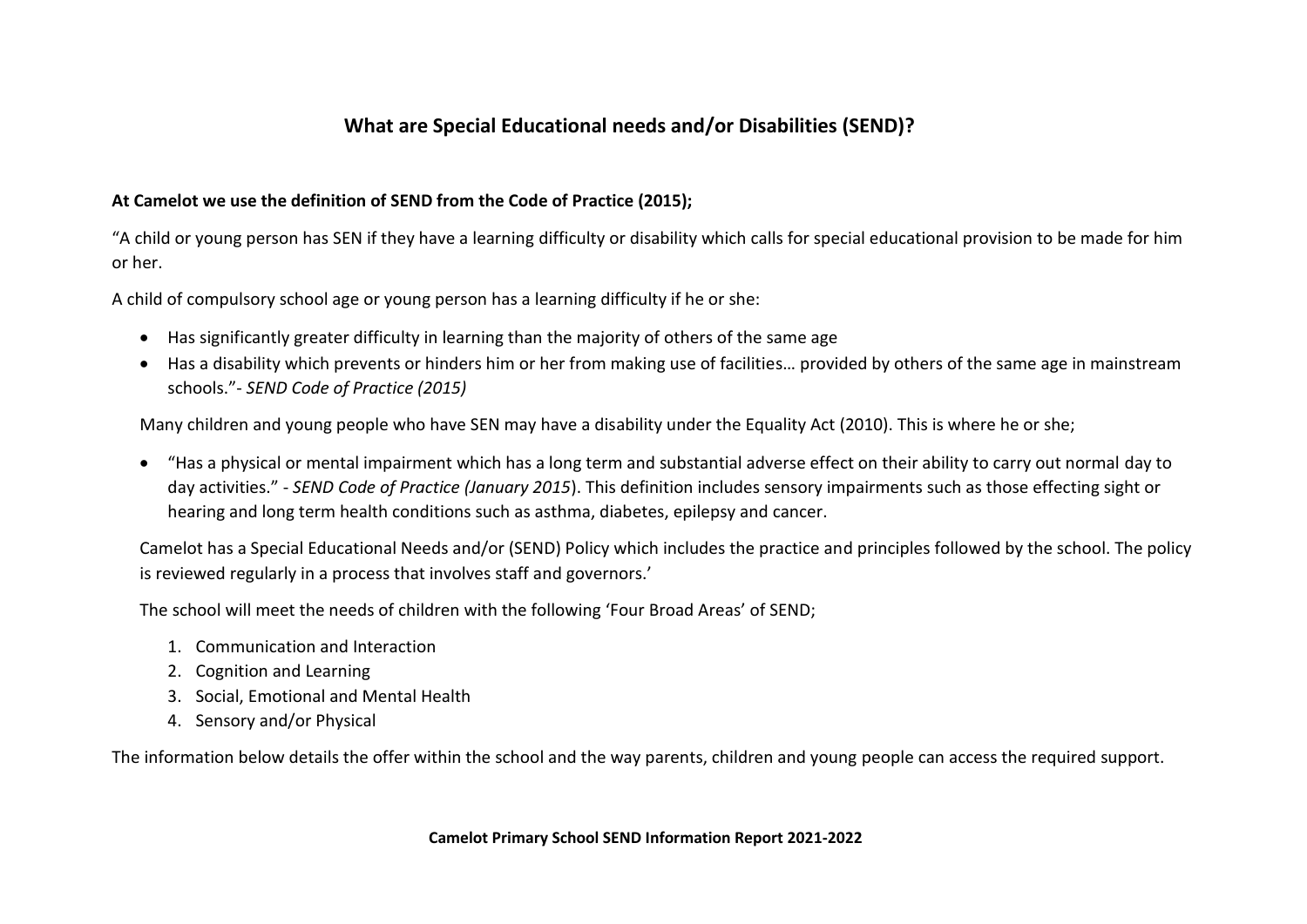#### **How does Southwark support parents/carers of pupils with SEND?**

"The Local Offer contains information on all services for children and young people with Special Educational needs and Disability available in Southwark. The local offer provides information from birth to 25. It includes information on health, education, social care, activities outside of school and where to access advice, support and guidance.

It gives information on all the changes happening locally such as how to apply for an Educational, Healthcare Plan (EHCP) and Personal Budgets. Parents and young people can provide feedback and help to shape the way we commission services in the council."

The Southwark Local Offer can be accessed using the following link:<http://localoffer.southwark.gov.uk/>

| People              | Summary of responsibilities;                                                                    | Contacted by;    |
|---------------------|-------------------------------------------------------------------------------------------------|------------------|
| Class Teacher       | Ensuring that all children access quality first teaching and that the curriculum and lesson     | Speaking to      |
| (Recommended        | planning is adapted to meet your child's needs.                                                 | them directly at |
| as initial point of | The 'Camelot Quality First Teaching Toolkit' has been developed by the SENDCo for teachers      | the end of the   |
| contact if you      | to implement in their classrooms to support all pupils.                                         | school day or by |
| have any            | Ensuring all pupils access learning and support for their needs through 'reasonable             | telephoning the  |
| concerns)           | adjustments' which may include using increased visual support or adapting the layout of the     | school to        |
|                     | classroom if necessary.                                                                         | arrange an       |
|                     | Monitoring the progress of pupils and identifying and applying the additional support your      | appointment.     |
|                     | child may need. This may be through targeted work, adapting resources, additional support       |                  |
|                     | and discussing these amendments with the SENCO as necessary.                                    |                  |
|                     | Ensuring that all members of staff working with your child are aware of their individual needs/ |                  |
|                     | conditions and what adjustments are needed to support their learning and progress               |                  |
|                     | Writing and reviewing Behaviour Plans.                                                          |                  |
|                     | Completing 'initial concerns referral form' and discuss with parents and SENDCo.                |                  |

#### **Who supports pupils with SEND at Camelot?**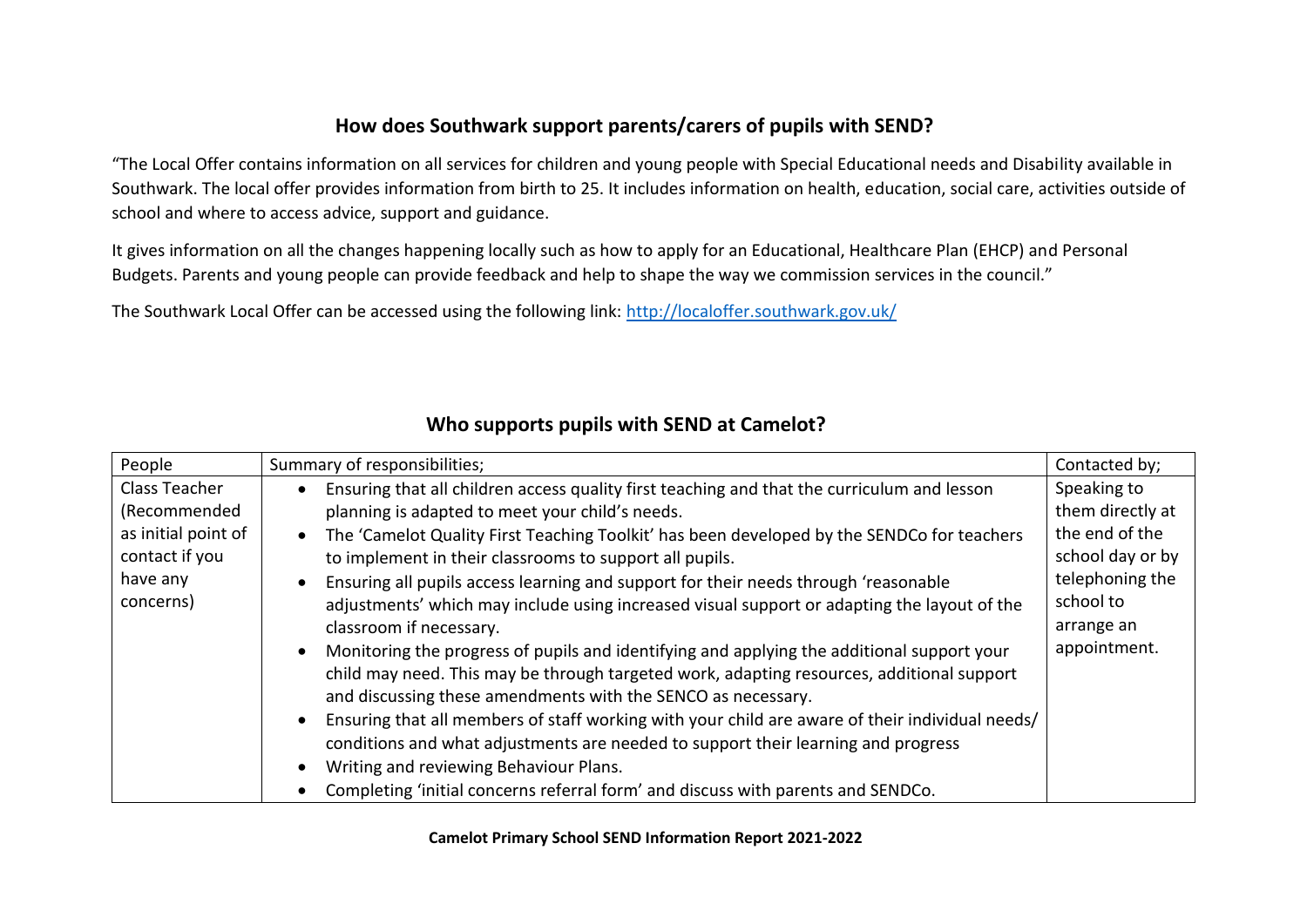|                 | Ensuring that all adults working with your child are supported in delivering the planned work<br>$\bullet$<br>or programmes for your child. This may include specifically planned programs and resources |               |
|-----------------|----------------------------------------------------------------------------------------------------------------------------------------------------------------------------------------------------------|---------------|
|                 | set by specialists.                                                                                                                                                                                      |               |
|                 | Gathering and recording daily evidence relevant to children's SEN need e.g. updating                                                                                                                     |               |
|                 | behaviour log, home-school communication book, taking photos etc.                                                                                                                                        |               |
| Special         | Coordinating the support for children with Special Educational Needs and/or Disabilities<br>$\bullet$                                                                                                    | Contact the   |
| Educational     | (SEND) in line with the SEND policy to ensure all children are receiving a consistent and high                                                                                                           | school office |
| Needs Co-       | quality approach to meeting their needs within the school.                                                                                                                                               | make an       |
| coordinator     | Ensuring that relationships are open and honest to support your involvement in supporting                                                                                                                | appointment.  |
| (SENCO):        | your child's learning and that you are kept informed about the support being put into place as                                                                                                           |               |
| <b>Madeline</b> | well as the necessity in your involvement in reviewing your child's progress.                                                                                                                            |               |
| Eastwood        | Discussing Teachers' and parents' initial concerns referral forms and advising appropriate next                                                                                                          |               |
|                 | steps based on the 'assess, plan, do, review' cycle.                                                                                                                                                     |               |
|                 | Referring to external agencies when pupils may need specialist support, for example,<br>$\bullet$                                                                                                        |               |
|                 | Paediatrics or other Health Care professionals.                                                                                                                                                          |               |
|                 | Writing Personal Development Plans (PDP's) for children with Educational Health Care Plans                                                                                                               |               |
|                 | with contributing support of the class teacher.                                                                                                                                                          |               |
|                 | Supporting your child's class teacher in feeding back and reviewing PDP's-thus setting specific<br>$\bullet$<br>targets for your child to achieve in order to meet longer term targets.                  |               |
|                 | Preparing an Education, Health Care Plan when necessary.<br>$\bullet$                                                                                                                                    |               |
|                 | Liaising with external agencies coming to the school to support your child's learning such as,                                                                                                           |               |
|                 | Speech and Language therapists, Educational Psychologists, Outreach support from specialist<br>provisions and the Autism Support team.                                                                   |               |
|                 | Updating the SEND register to ensure that all children's needs are known and understood.<br>$\bullet$                                                                                                    |               |
|                 |                                                                                                                                                                                                          |               |
|                 | Ensuring that that up to date records of your child's academic and non-academic progress are<br>available.                                                                                               |               |
|                 | Coordinating specific targeted or specialist provision or interventions when necessary for a                                                                                                             |               |
|                 | pupil and to keep records of the impact of these interventions.                                                                                                                                          |               |
|                 | Organising specialist staff training to develop confidence and understanding of how to meet                                                                                                              |               |
|                 | the individual and necessary needs of SEND children within the school.                                                                                                                                   |               |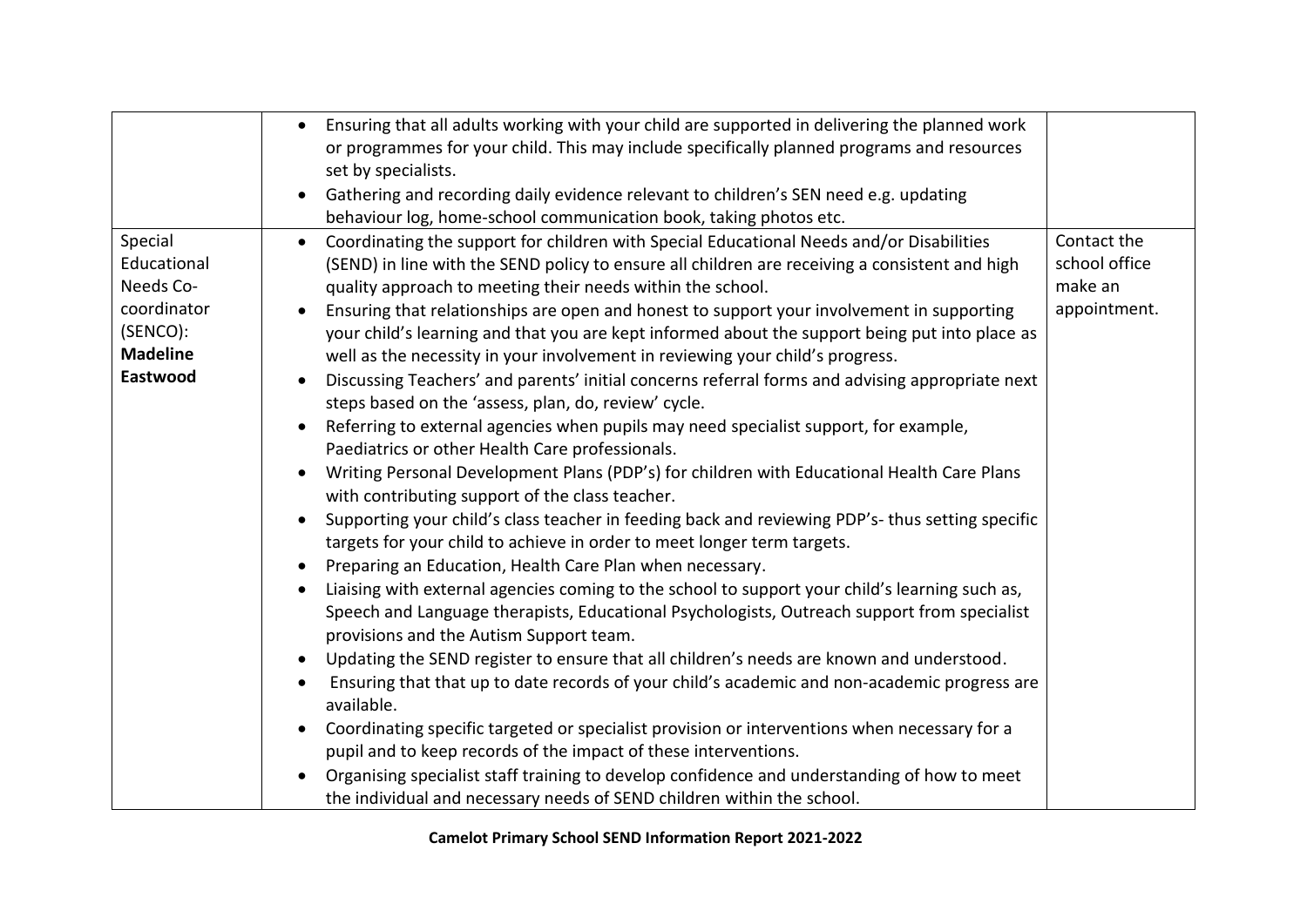| <b>Teaching</b><br>Assistants (TA) or<br>Learning Support<br>Assistants (LSA) | Working directly to support your child within the class or as part of a specific intervention for<br>example, Reading or carrying out speech and language programmes.<br>Directed to support pupils based fully on the decisions made by the class teacher and<br>SENDCo. | Speaking to<br>them at the end<br>of day to arrange<br>an appointment<br>with class<br>teacher and/or<br>SENCO. |
|-------------------------------------------------------------------------------|---------------------------------------------------------------------------------------------------------------------------------------------------------------------------------------------------------------------------------------------------------------------------|-----------------------------------------------------------------------------------------------------------------|
| Deputy Head                                                                   | The strategic vision of Inclusion across the school<br>$\bullet$                                                                                                                                                                                                          | Speaking to                                                                                                     |
| Teacher:<br><b>Madeline</b>                                                   | Monitoring and evaluating the standards of teaching, learning and pupil progress across the                                                                                                                                                                               | them at the end<br>of day or                                                                                    |
| Eastwood                                                                      | school relating to Inclusion.<br>Developing effective whole school Behaviour for learning and safety culture                                                                                                                                                              | telephoning the                                                                                                 |
|                                                                               | Ensuring rigorous monitoring of whole school behaviour standards<br>$\bullet$                                                                                                                                                                                             | school to                                                                                                       |
|                                                                               |                                                                                                                                                                                                                                                                           | arrange an                                                                                                      |
|                                                                               |                                                                                                                                                                                                                                                                           | appointment                                                                                                     |
| Head Teacher:                                                                 | Managing all aspects of the school which includes supporting children with SEND                                                                                                                                                                                           | Telephoning the                                                                                                 |
| <b>James Robinson</b>                                                         | Delegating responsibilities to the SENCO and class teachers but is responsible for ensuring                                                                                                                                                                               | school to                                                                                                       |
|                                                                               | your child's needs are being met in order to make progress.                                                                                                                                                                                                               | arrange an                                                                                                      |
|                                                                               | Keeping the schools Governing Body up to date about all school issues relating to SEND.                                                                                                                                                                                   | appointment.                                                                                                    |
| <b>SEND Governor:</b>                                                         | Ensuring the school has an updated SEND Policy<br>$\bullet$                                                                                                                                                                                                               | Writing to the                                                                                                  |
| <b>Rebecca</b>                                                                | Ensuring that all necessary adaptations to meet the needs of SEND children within the                                                                                                                                                                                     | <b>SEND Governor</b>                                                                                            |
| <b>Goshawk</b>                                                                | provision are carried out.                                                                                                                                                                                                                                                | through the                                                                                                     |
|                                                                               | Ensuring that all SEND funding is appropriately spent<br>$\bullet$                                                                                                                                                                                                        | school office.                                                                                                  |
|                                                                               | Ensuring that all pupils attending the school with SEND are provided the necessary support<br>$\bullet$                                                                                                                                                                   |                                                                                                                 |
|                                                                               | Visiting to understand and monitor the support for children with SEND in the school to ensure<br>$\bullet$                                                                                                                                                                |                                                                                                                 |
|                                                                               | your child is achieving their potential.                                                                                                                                                                                                                                  |                                                                                                                 |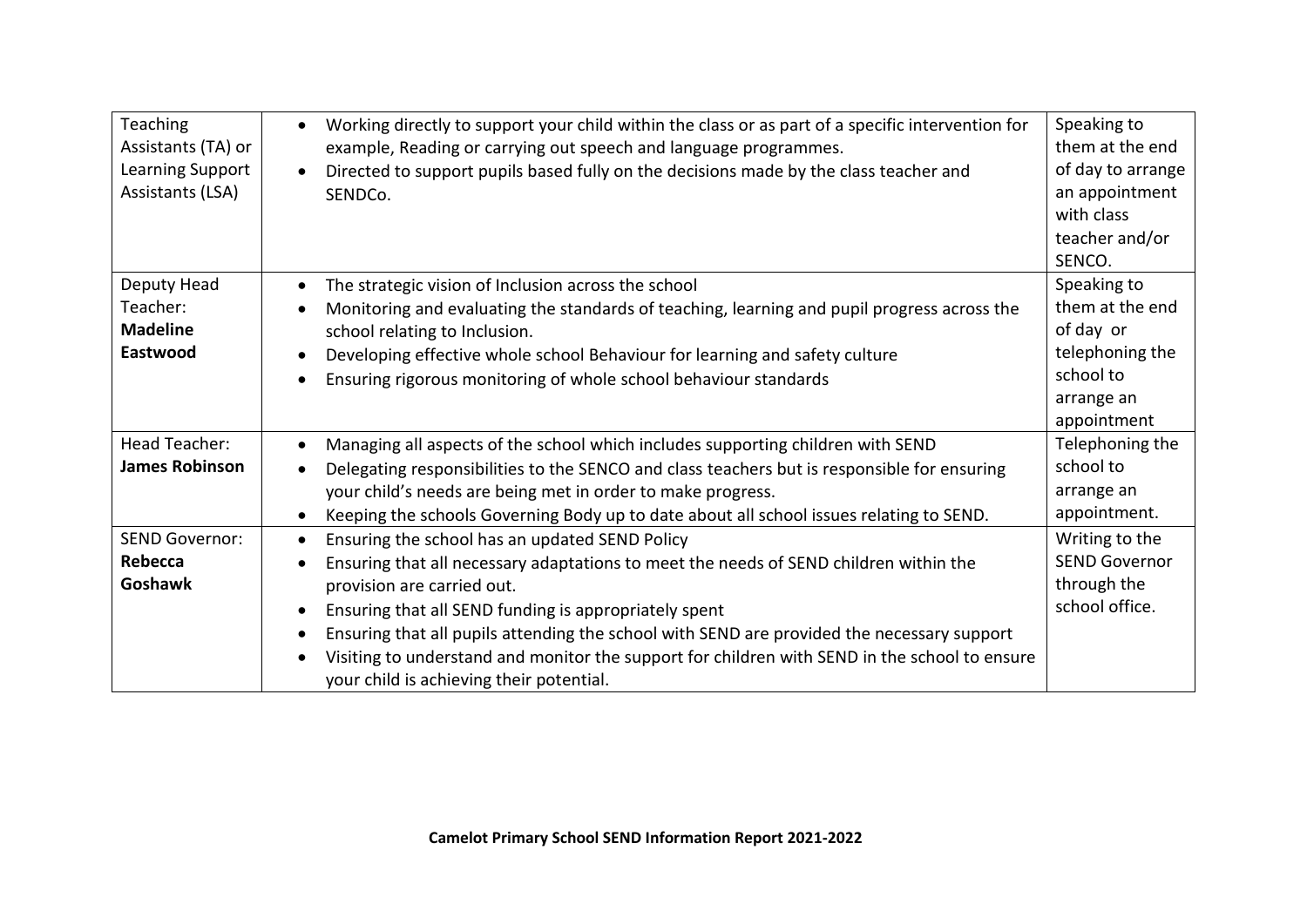# **How could your child get support in school?**

| Types of support provided                                                                                    | What would this mean for your child?                                                                                                                                                                                                                                                                                                                                                                                                                                                                                                                                                                                                                                             | Who can get this<br>support?                                                                                       |
|--------------------------------------------------------------------------------------------------------------|----------------------------------------------------------------------------------------------------------------------------------------------------------------------------------------------------------------------------------------------------------------------------------------------------------------------------------------------------------------------------------------------------------------------------------------------------------------------------------------------------------------------------------------------------------------------------------------------------------------------------------------------------------------------------------|--------------------------------------------------------------------------------------------------------------------|
| Class teacher input<br>through whole class<br>teaching                                                       | In most cases your child's needs will be addressed through High Quality<br>$\bullet$<br>Teaching outlined in the Camelot Quality First Teaching Toolkit.<br>We respond to children's individual needs and adapt our teaching styles,<br>environments, resources and groupings to meet these needs.<br>Teaching is based on building on what your child already knows and what they<br>$\bullet$<br>can do and understand.<br>We act on advice given or recommendations made by other professionals or<br>services to enable your child's learning to be personalised. This may involve<br>putting in place specific strategies to enable your child to access learning<br>tasks. | All children receive this                                                                                          |
| Additional targeted<br>support based on high<br>quality evidence gathered<br>by class teacher and<br>SENDCo. | Any pupils who are falling significantly outside of the range of expected<br>$\bullet$<br>academic achievement in line with predicted performance indicator<br>monitored<br>Once a pupil has been identified as possibly having SEND they will be closely<br>monitored to gauge their level of learning and possible difficulties<br>The SENCO will be consulted as needed for support and advice and may wish<br>to observe the pupil in class.<br>You will be immediately informed and be involved in planning and reviewing<br>additional support or interventions                                                                                                            | Any child who has<br>significant gaps in their<br>learning.                                                        |
| Specific small group work<br>run in the classroom or<br>outside                                              | Interventions can include small group work or individual sessions on a<br>$\bullet$<br>particular area of need/learning.<br>At Camelot certain children who are identified as SEND may be accessing the<br>following targeted interventions based on their areas of need;<br><b>Precision Teaching</b><br>Small group/ targeted Literacy- Phonics<br>Children's Literacy Charity                                                                                                                                                                                                                                                                                                 | Any child who has<br>significant difficulties<br>in;<br>Learning and<br>cognition<br>Communication<br>and language |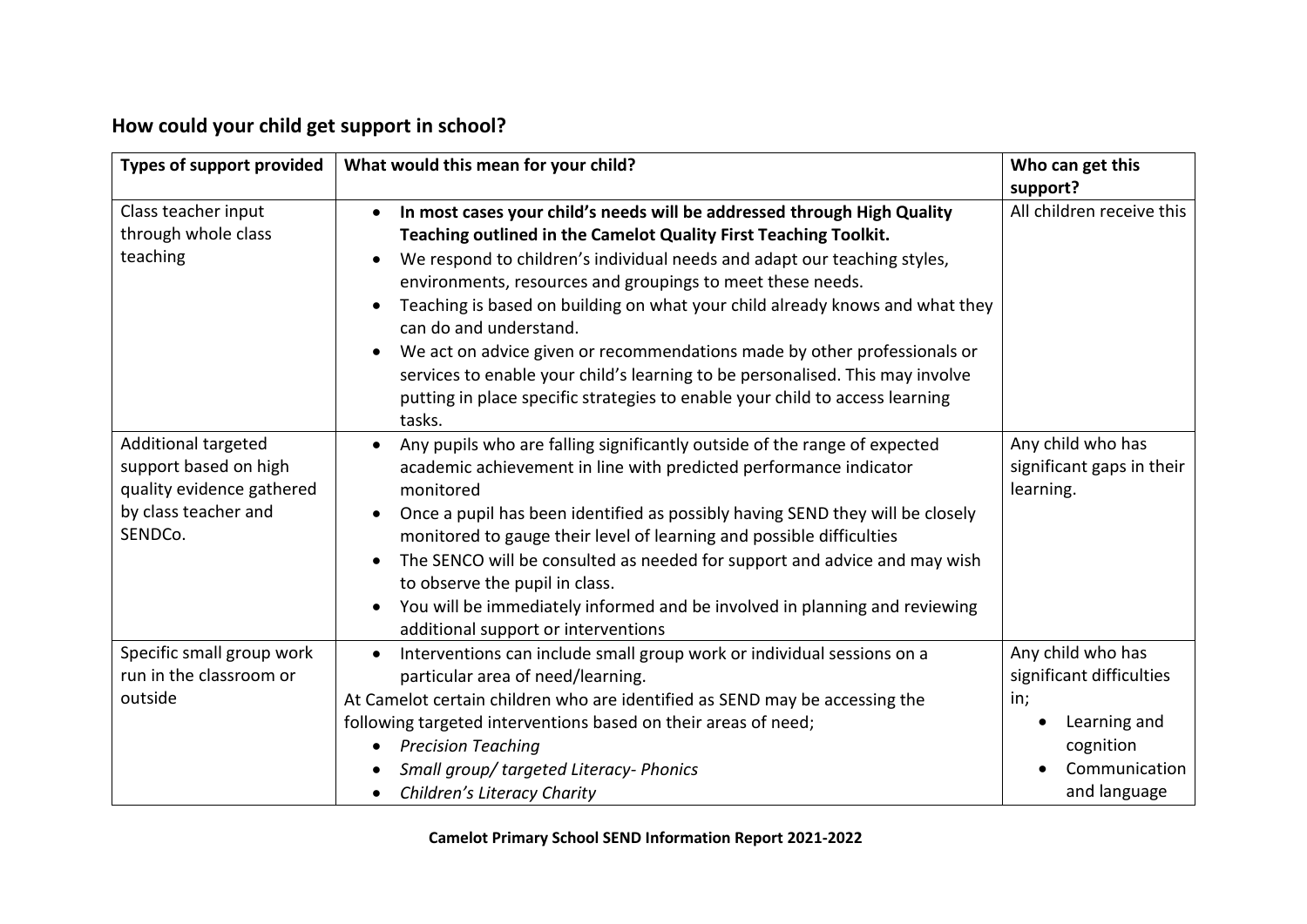|                                                                                                                                                                      | 5-minute box<br><b>LEGO Therapy</b><br>Attention Autism (Bucket Time)<br><b>Key Worker Triage</b><br><b>Zones of Regulation</b><br>'Calm Play' at Lunch times<br>Life Skills club<br>Sensory Room - Sensory Circuits<br>'Gym' Movement Space<br><b>SEND Music</b><br><b>TEACCH Tasks</b><br>Feeding- play group                                                                                                                                                                                                                                                                                            | Social,<br>$\bullet$<br>emotional and<br>mental health<br>Sensory and/or<br>physical. |
|----------------------------------------------------------------------------------------------------------------------------------------------------------------------|------------------------------------------------------------------------------------------------------------------------------------------------------------------------------------------------------------------------------------------------------------------------------------------------------------------------------------------------------------------------------------------------------------------------------------------------------------------------------------------------------------------------------------------------------------------------------------------------------------|---------------------------------------------------------------------------------------|
| Specialist groups run by<br>external agencies such as<br>Speech and Language<br>Therapy service (SALT) or<br>Local Authority services<br>such as Outreach Teams      | Where specialist sessions are put in place they will be led by an outside<br>professional and run by support staff in the SEN team and TA's using<br>recognised programmes.<br>Here you will be fully involved in discussion and decisions and invited to come<br>to a meeting to discuss your child's progress and help plan ways forward.<br>You will be provided with the contact details for any agencies or services<br>outside the school who will work with your child.                                                                                                                             |                                                                                       |
| Support provided through<br>an Educational Health Care<br>Plan (EHCP)<br>External agencies needed<br>to provide specialist<br>support for your child may<br>include; | Your child will have been identified by the class teacher and SENDCo as<br>$\bullet$<br>needing a significantly higher level of support which cannot be provided using<br>the resources and means already delegated to the school.<br>If despite quality first teaching, targeted and specialist support your child<br>needs further support, it is possible to make a school or parental request for<br>an assessment as part of the legal process of obtaining an EHCP for your child.<br>Please see Local Offer website details<br>https://localoffer.southwark.gov.uk/education--health-and-care-plan/ | Children who's needs<br>are severe, complex<br>and potentially<br>lifelong.           |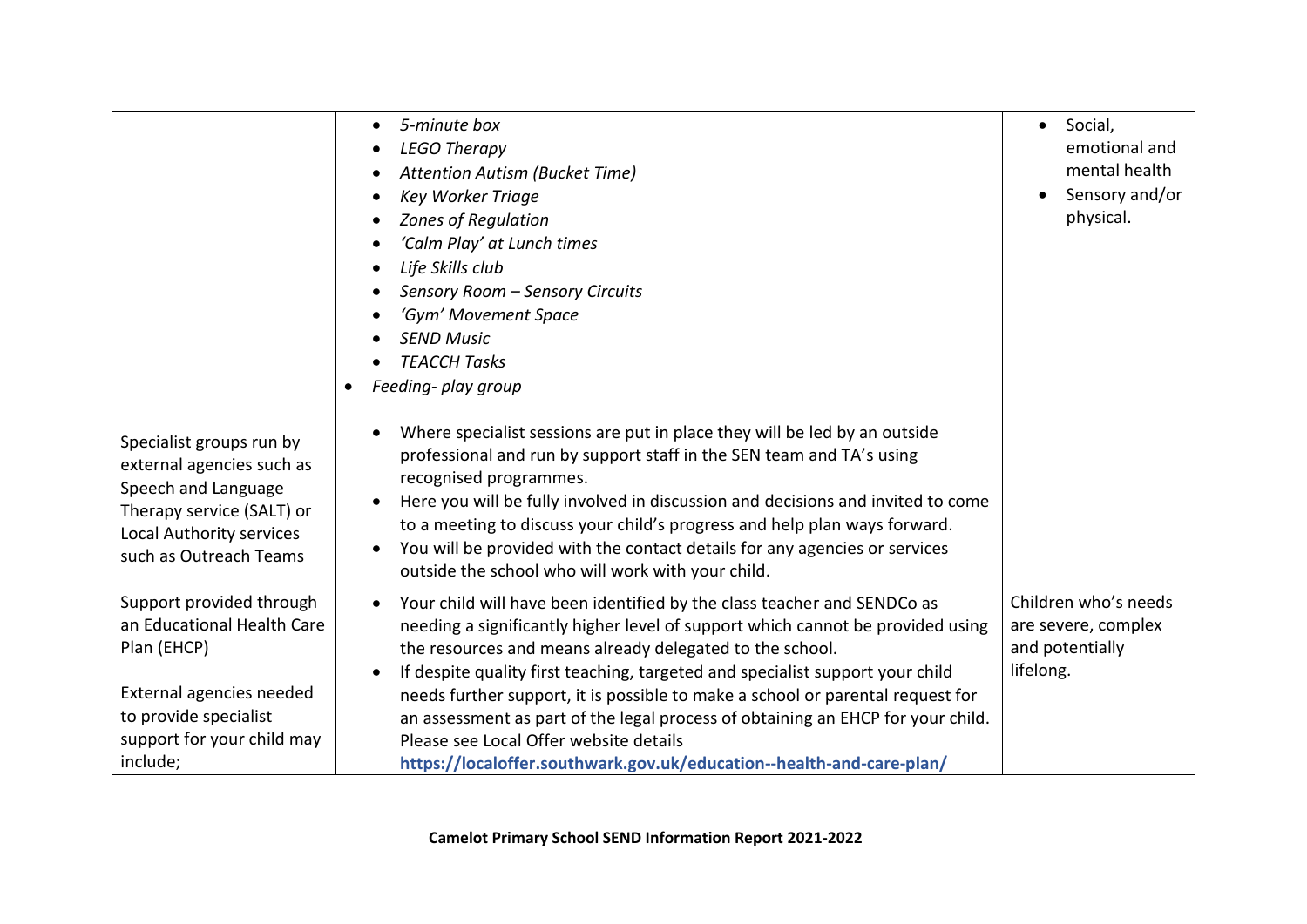| LA services such as<br>$\bullet$<br><b>AST Outreach</b><br>teams or Cherry                                                                                                                           | This process is completed in full partnership between you and your child.<br>When the request has been sent to the Local Authority (LA) (with a lot of<br>information and evidence about your child from both you and the school) the                                                                                                                                                                                                                                                                                                                                                                                                                                                                                                                                                                                                                                                                                                                                                                                                                                                                                                                                                      |  |
|------------------------------------------------------------------------------------------------------------------------------------------------------------------------------------------------------|--------------------------------------------------------------------------------------------------------------------------------------------------------------------------------------------------------------------------------------------------------------------------------------------------------------------------------------------------------------------------------------------------------------------------------------------------------------------------------------------------------------------------------------------------------------------------------------------------------------------------------------------------------------------------------------------------------------------------------------------------------------------------------------------------------------------------------------------------------------------------------------------------------------------------------------------------------------------------------------------------------------------------------------------------------------------------------------------------------------------------------------------------------------------------------------------|--|
| Garden Outreach.<br>Agencies such as<br>Speech and<br>Language Therapy<br>services,<br>Educational<br>Psychology<br>Services,<br>Occupational<br>Therapy services,<br>Physiotherapy<br>and/or CAMHS. | LA will decide whether they think your child's needs are sufficient to require<br>the assessment.<br>If the request is approved, yourself and all professionals involved with your<br>child will need to submit a report, to which your child will contribute to,<br>outlining your child's needs and how they will be met.<br>After the reports have been submitted, an EHC Plan involving the contribution<br>of you and your child will be prepared. The purpose of the EHCP is to gather<br>all educational, health and social care needs that your child may have in one<br>document.<br>The school must make its best endeavours to put in place the support<br>identified in the plan<br>The progress your child makes with the support identified in the plan will be<br>reviewed annually and changed accordingly in conjunction with the progress<br>your child makes.<br>If your request is rejected the LA will ask the school to continue with the SEN<br>support being carried out to ensure your child's needs are being met. You and<br>the school will need to wait for two full terms before making another request<br>in order to gather more evidence to be submitted. |  |
|                                                                                                                                                                                                      |                                                                                                                                                                                                                                                                                                                                                                                                                                                                                                                                                                                                                                                                                                                                                                                                                                                                                                                                                                                                                                                                                                                                                                                            |  |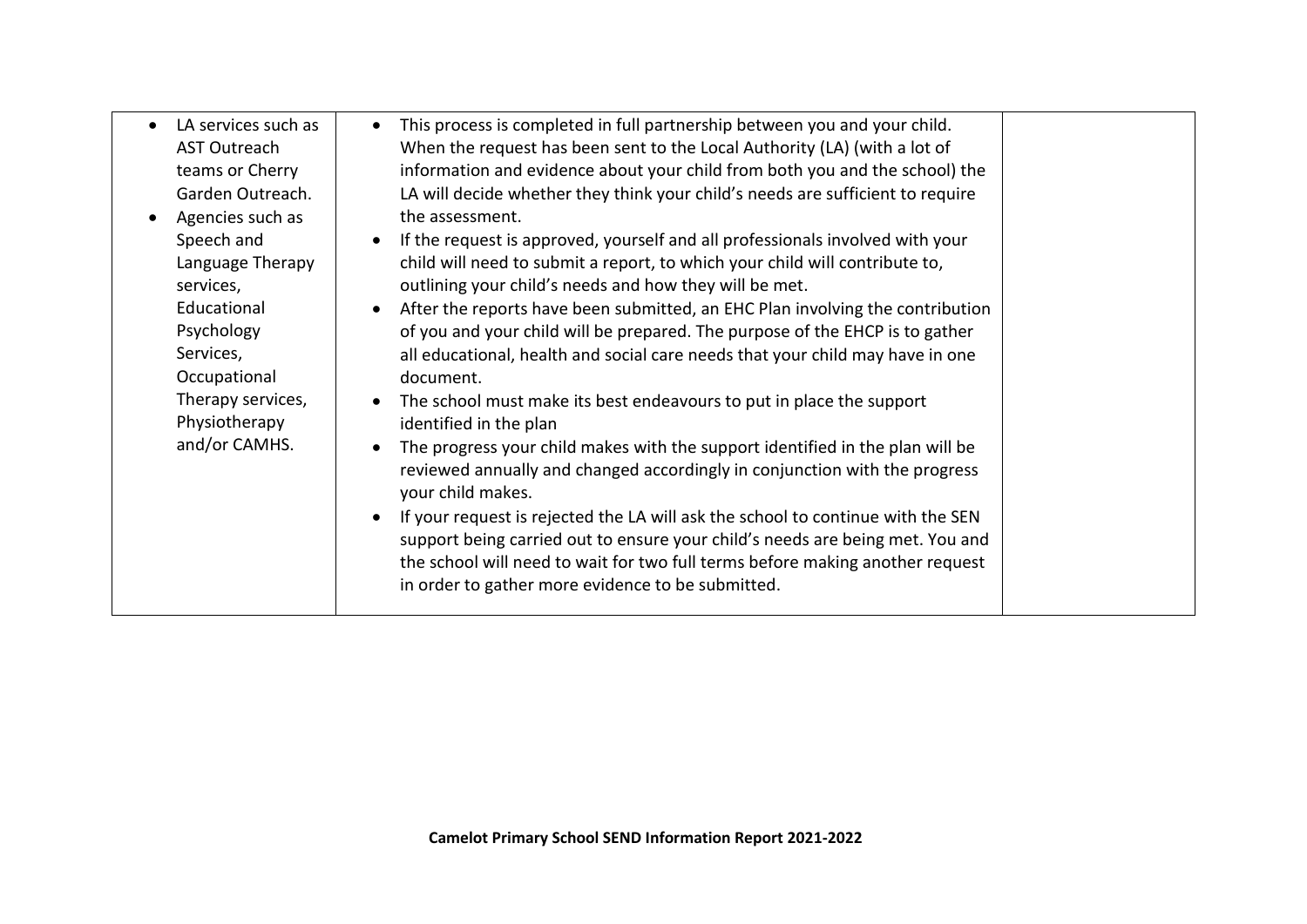## **Who are the other people providing services to children with SEND at Camelot?**

| Funded by the school                           | <b>SEND Teaching Assistants</b><br>$\bullet$<br>Speech and Language Therapy<br><b>Educational Psychology Services</b><br>Children's Literacy Charity<br><b>Family Support Officer</b>                                                                                                                                |
|------------------------------------------------|----------------------------------------------------------------------------------------------------------------------------------------------------------------------------------------------------------------------------------------------------------------------------------------------------------------------|
| Paid for by the LA but delivered in school     | <b>Autism Support Team</b><br>Early Help Service Southwark<br>Visual Impairment Team<br><b>Hearing Impairment Team</b><br><b>CENMAC</b><br>$\bullet$<br>Summerhouse Behaviour Support Primary School<br>Cherry Garden Outreach Service<br>Family support worker<br>٠<br>Education Welfare Officer (EWO)<br>$\bullet$ |
| Provided and paid for by the Health<br>Service | <b>School Nurse</b><br>$\bullet$<br>Diabetes Team<br>٠<br>Child and Adolescent Mental Health Service (CAMHS)<br>Paediatricians at Sunshine House<br><b>Occupational Therapy Services</b><br>٠<br><b>Physiotherapy Services</b><br>$\bullet$                                                                          |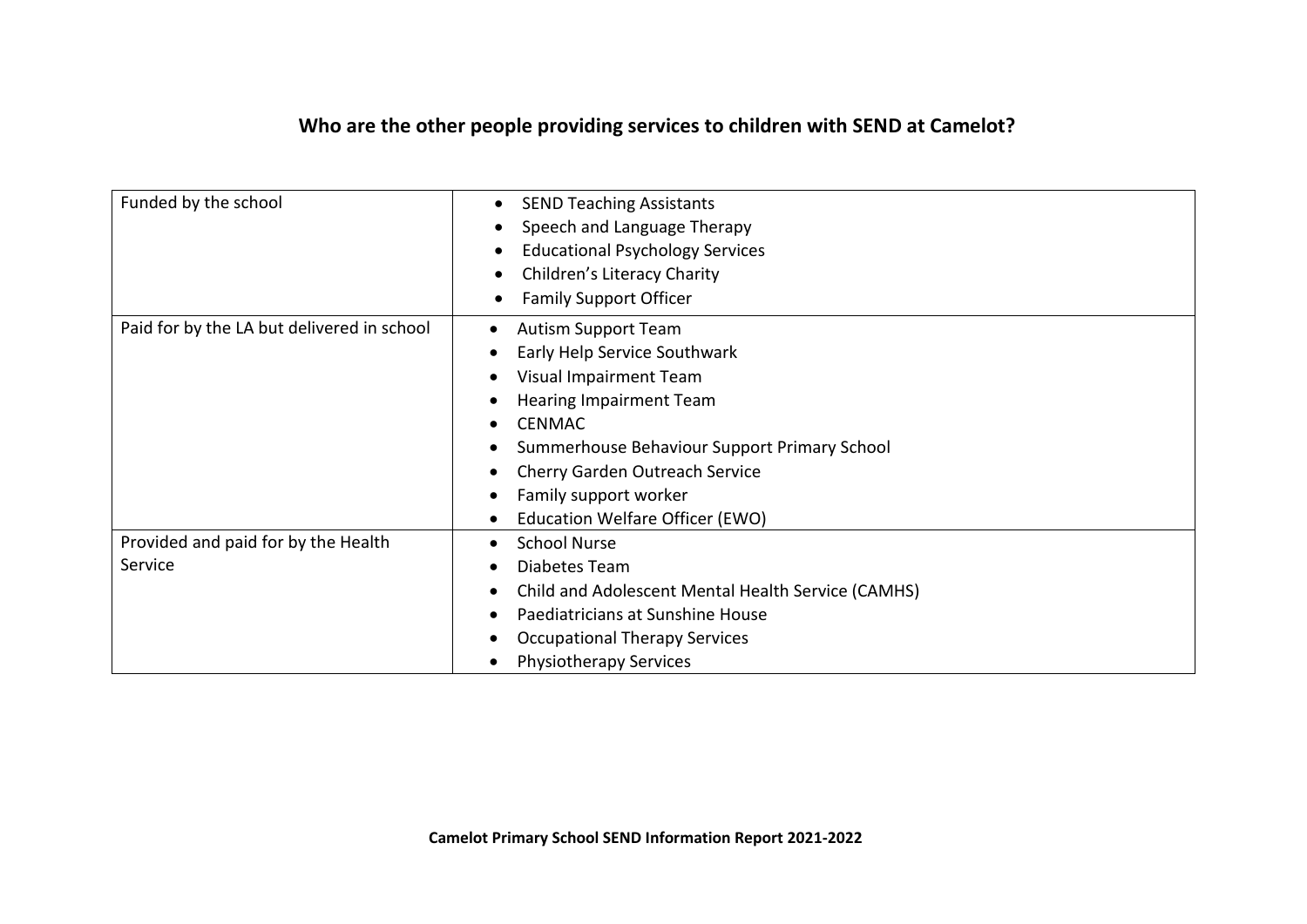#### **How will Camelot support your child with identified SEND starting school?**

- When your child is allocated a place at Camelot by the LA and they have SEND, please contact us as soon as you receive the offer as we may not have details of their needs at this stage. An invite to visit the school will be arranged in order to look around and speak to key members of staff who will be working with your child.
- If other professionals are involved a Team around the child (TAC) meeting will be organised to discuss your child's needs, share strategies and ensure the provision is suitable and put in place prior to your child starting such as a settling in period.
- Your child's Early Years key worker will arrange a home visit and also visit your child if they are attending another provision or school.
- Following the settling in period, the class teacher will arrange a meeting with you to review your child's learning and progress so far.
- If your child has an EHCP, reviews will take place every 6 months if the child is under 5 years old.

#### **How do Camelot ensure that you are involved in your child's education?**

- We have an open door policy and we will always make ourselves available to discuss your child.
- We listen to what parents/cares tell us about their children and we use that information to make sure everyone who works with a child understands their needs.
- Pupils and their parents/carers are involved in the reviewing and setting of individual targets
- We ensure that review meetings are arranged at reasonable times.
- All information from external agencies or services will be discussed with you in person or where this is not possible, through a report. The SENDCo will also arrange to meet with you to discuss any new assessments of strategies suggested to work on at home.
- Personal Development Plans will be reviewed with parent involvement
- Workshops for parents and carers develop confidence and understanding in supporting your child in specific area such as phonics.
- Regular coffee mornings are held through the Children's Literacy Charity as well as organised parenting groups.
- Termly SEND 'drop in' meetings alongside parent- teachers evening are held, usually with an external agency offering support and advice with the SENDCo.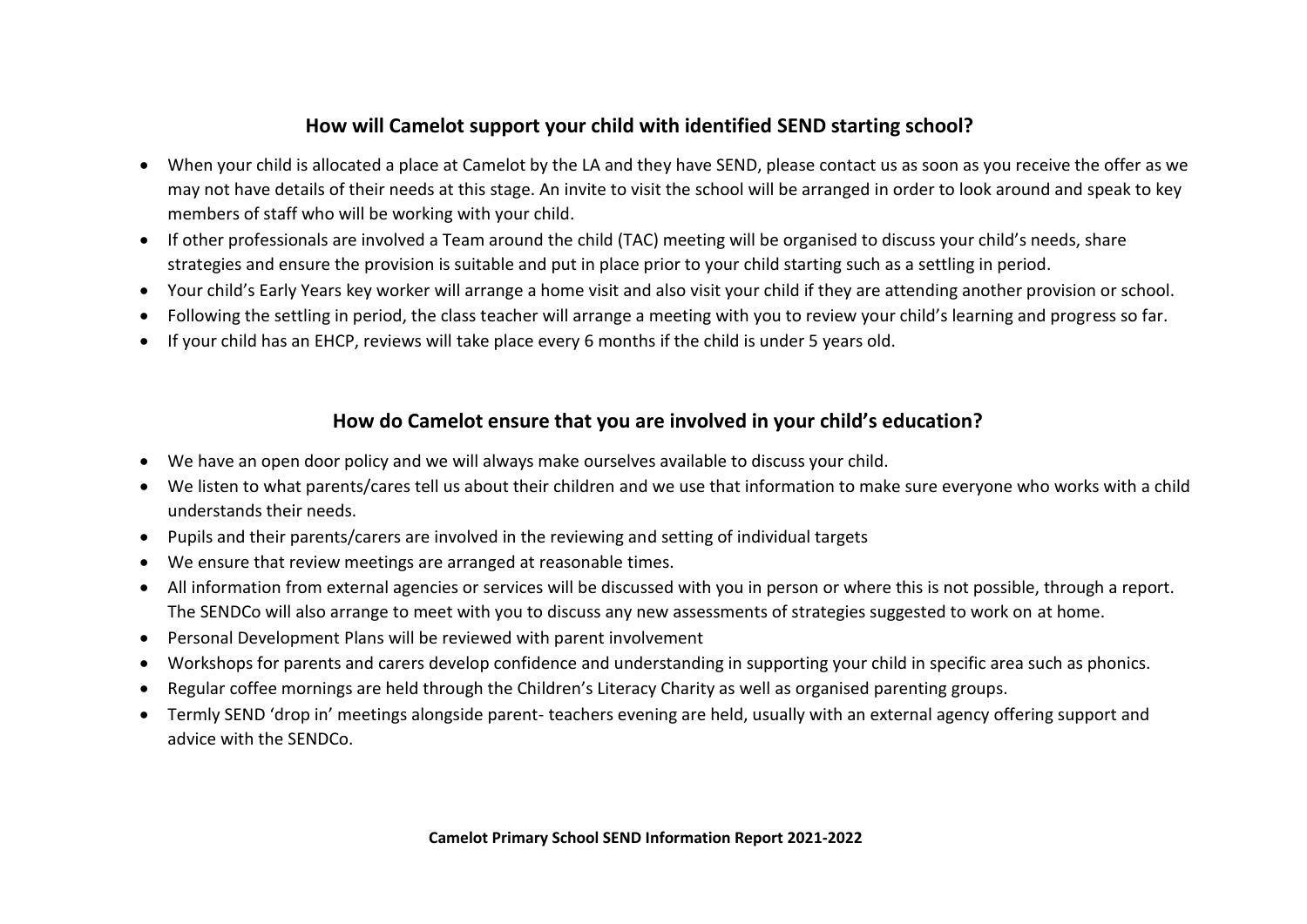#### **How are staff helped to support pupils with SEND?**

- We make every effort to ensure that staff are kept up to date with relevant training and development in teaching practice in relation to the needs of pupils with SEND.
- The SENDCo' s job is to support the class teacher in planning and trialling strategies for children with SEND.
- Whole school training on INSET days, Professional Development Meetings and weekly support staff training disseminate knowledge, strategies and experience to ensure consistency of the school's approach for children with SEND.
- Training may be from an external provider, tailored and delivered 'in-house' or delivered from link specialist outside agencies such as Educational Psychology service and Cherry Garden Outreach service.

#### **How will we measure the progress of your child at Camelot?**

- Your children's progress in continuously monitored by your child's class teacher.
- Their progress is reviewed every term in reading, writing and mathematics using the 'Sinnott Tracker'.
- If your child is in Years 1-6 but is not accessing National Curriculum levels, an additional assessment tool is used to measure their progress in more detail to show smaller and more significant steps. These levels of assessment are called Pre-Key Stage Standards.
- Children with an EHCP will be reviewed in an Annual Review meeting with professionals involved in your child as well as parents/carers.
- Children with an EHCP will also have a Personal Development Plan linked directly to their agreed outcomes as stated in their EHCP document and these are reviewed termly (October, February and July). These pupils will have specific targets to achieve each term.
- We use the 'Assess, Plan, Do, Review' cycle for all teaching and learning. Reviewing provision is part of our everyday practice and takes place not only in our termly pupil progress meetings but also in response to every lesson.
- Children who receive input from external agencies such as the Speech and Language Therapist will have records of their progress towards achieving their personal targets. Reviews will take place to ensure that the targets are appropriate and challenging.
- Children who are accessing targeted interventions will further be monitored regularly. We use specific trackers to measure progress such as GALSB behaviour and engagement scales, monitoring behaviour logs, sensory profiles and the 'SCERTS' communication profiles to support pupils with difficulties across the broad areas of need.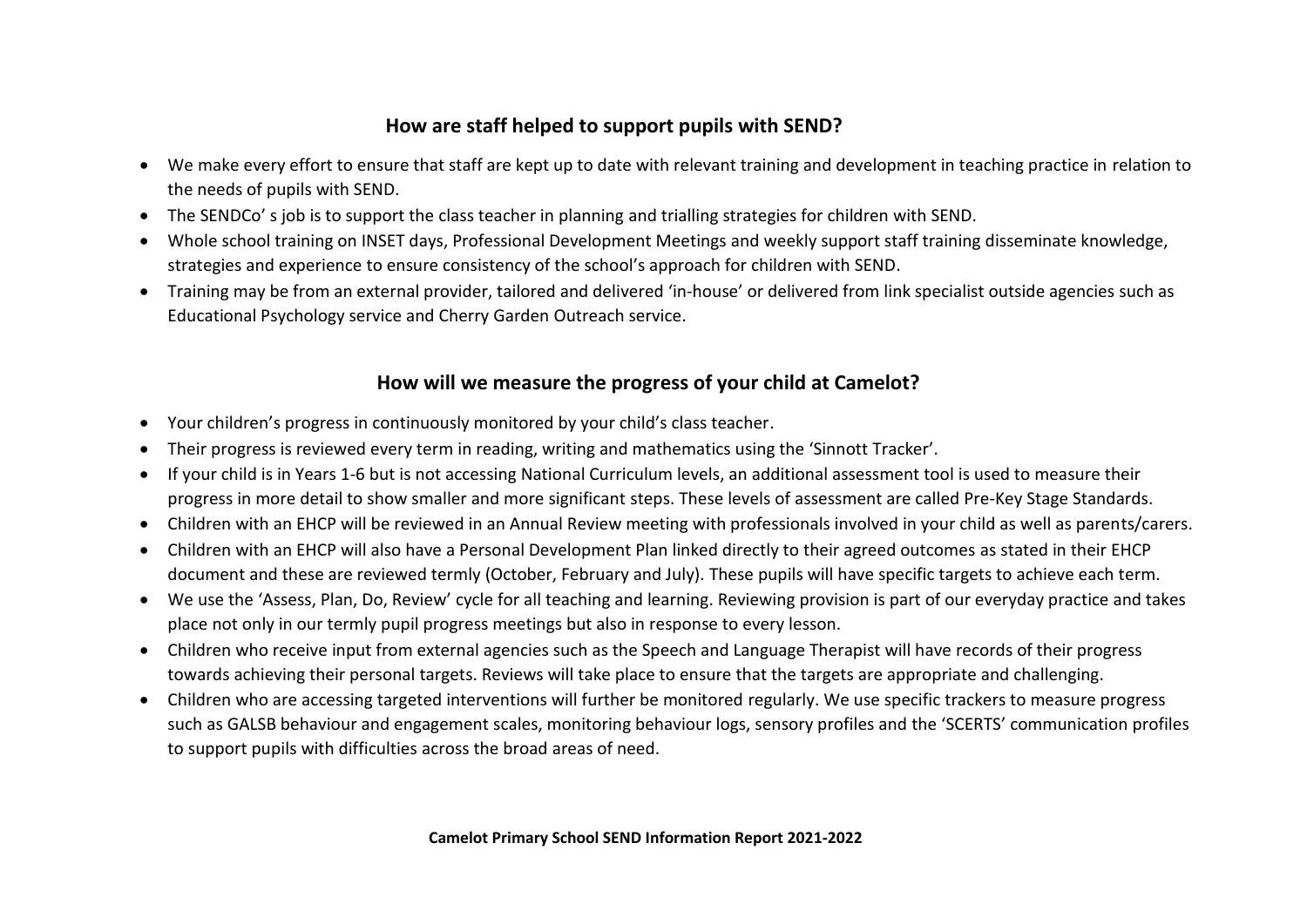#### **You will be kept informed in a range of ways including;**

- Home-school contact sheet
- Letter/certificates sent home
- Additional meetings
- Annual Reviews
- TAC/ TAF meetings
- Parent-teacher meetings
- SEND 'drop-ins'
- End of Year Reports
- Daily/ weekly updates as necessary

### **Is Camelot physically accessible for a child with SEND?**

#### **In line with Section 69 of the Children and Families Act (2014) we will ensure that reasonable adjustments for the admissions of disabled pupils are made where necessary.**

- Risk assessments and an Accessibility Plan is carried out in order to make adaptations to meet the needs of individuals (as appropriate)
- Class allocations can be adapted to ensure rooms are accessible for children with disabilities
- We ensue that equipment is accessible to all children regardless of their needs
- Staff are trained appropriately to work with children with a range of needs including sensory and physical needs
- The provision allows space for identified needs to be met for children with specific difficulties, for example, workstations for children and intervention spaces.
- The accessibility of venues and the ability for all pupils to take part in trips are carefully considered during the planning stages.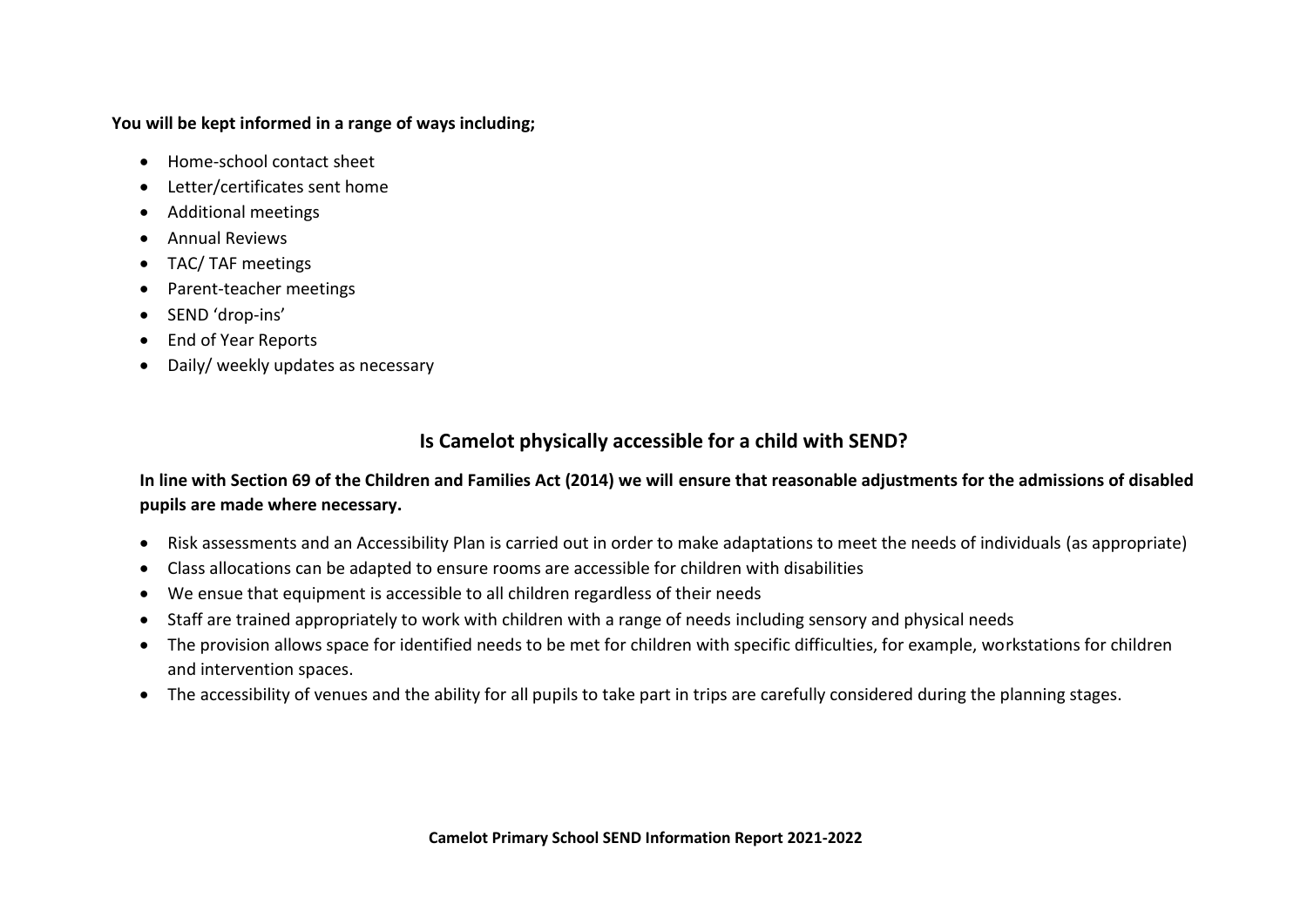#### **How does Camelot support pupils to transition between different phases of their education?**

- Transitions are carefully managed both within and across settings.
- Time is taken to ensure that the transitions can be made successfully and as smooth as possible
- Contact with the new SENDCo at their next setting will ensure that any special arrangements or support can be made for your child.
- All records about your child will be passed on as soon as possible to their next setting/teacher. Information is shared prior to the transition to ensure that needs are met in advance.
- A programme of meetings and visits are organised which involve the child, parents/carers as well as professionals involved in the child. The programmes will vary according to the needs of the child but will usually involve a visit from the new provision's staff as well as the child visiting their new setting.
- Support from SENDIP and Transition days are organised in advance before a child with SEND changes educational setting.
- Social stories and 'One page Profiles' which include information about themselves are made to support their transition to the new setting using symbols and photographs. This supports their understanding of 'moving on'.

#### **How can you let the school know that you are concerned about your child's progress?**

We value open and honest communication and staff and school leaders are readily available to discuss the area of concern. It is our aim that most concerns can be resolved through talking together and working towards a position of mutual understanding. However, we have formal policy for dealing with more serious concerns and complaints if issues cannot be resolved through discussion.

- If you are concerned about your child's progress, please make an initial appointment to speak to your child's class teacher
- If you do not feel that your concerns are being managed and that your child is still not making progress you should speak to the Loren Oliver, SENDCO.
- If you continue to feel that your concerns are not being managed, please speak to the SEND school governor.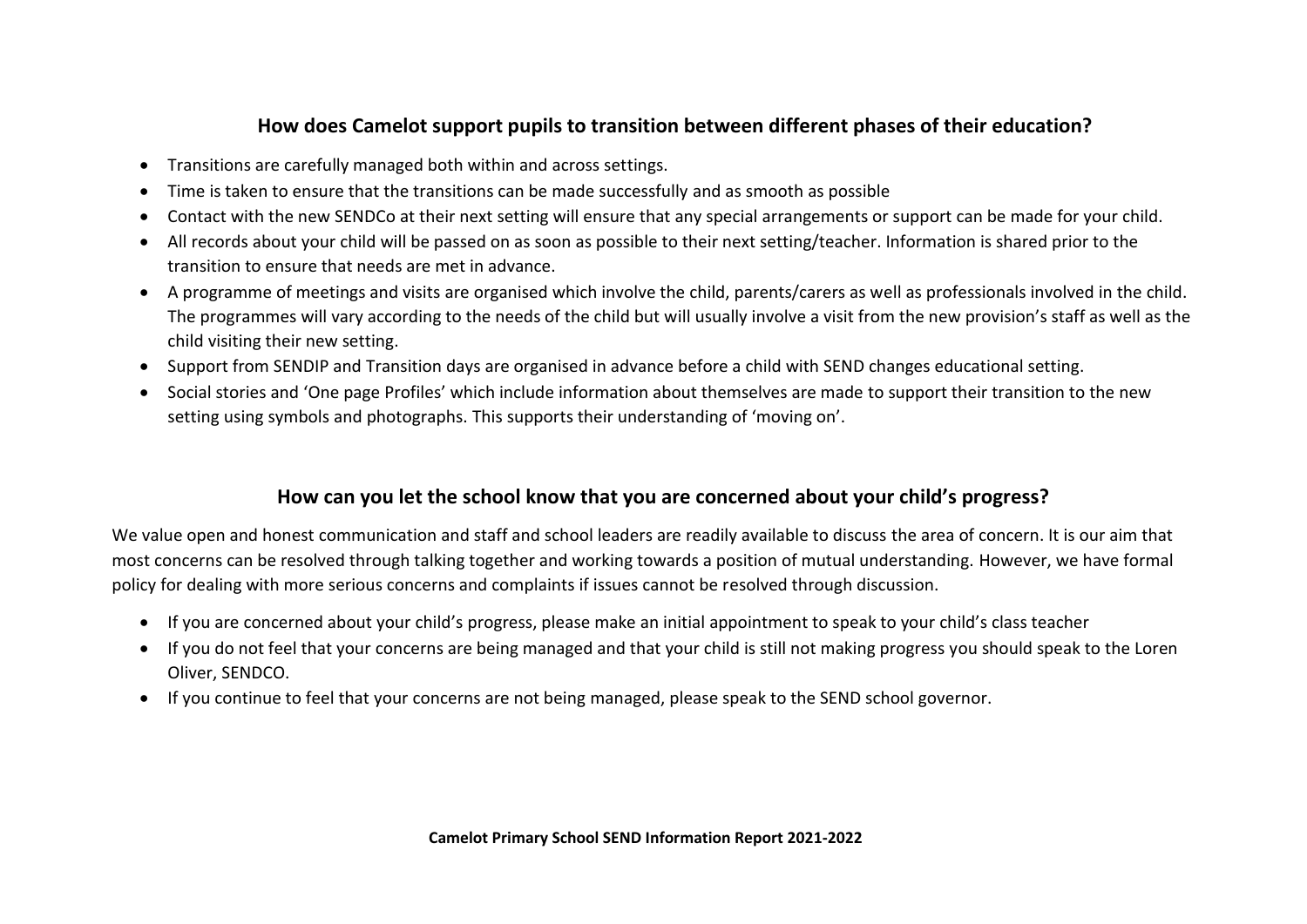## **Glossary of Terms**

| <b>SEND</b>   | Special Education Needs and/or Disability       |
|---------------|-------------------------------------------------|
| <b>EHCP</b>   | <b>Educational Healthcare Plan</b>              |
| <b>PDP</b>    | Personal Development Plan                       |
| <b>OT</b>     | <b>Occupational Therapy</b>                     |
| <b>SALT</b>   | Speech and Language Therapy                     |
| <b>CAMHS</b>  | Child and Adolescent Mental Health Service      |
| <b>EP</b>     | <b>Educational Psychologist</b>                 |
| <b>SENDCO</b> | <b>Special Education Needs Coordinator</b>      |
| <b>ASD</b>    | Autism Spectrum Disorder                        |
| <b>ADHD</b>   | <b>Attention Deficit Hyperactivity Disorder</b> |
| EAL           | English and an Additional Language              |
| HI/VI         | Hearing Impairment/ Visual Impairment           |
| <b>SLCN</b>   | Speech, Language and Communication Need         |
| SpLD          | <b>Specific Learning Difficulty</b>             |
| <b>CAF</b>    | <b>Child Assessment Framework</b>               |
| <b>TAC</b>    | <b>Team Around the Child</b>                    |
| <b>TAF</b>    | <b>Team Around the Family</b>                   |